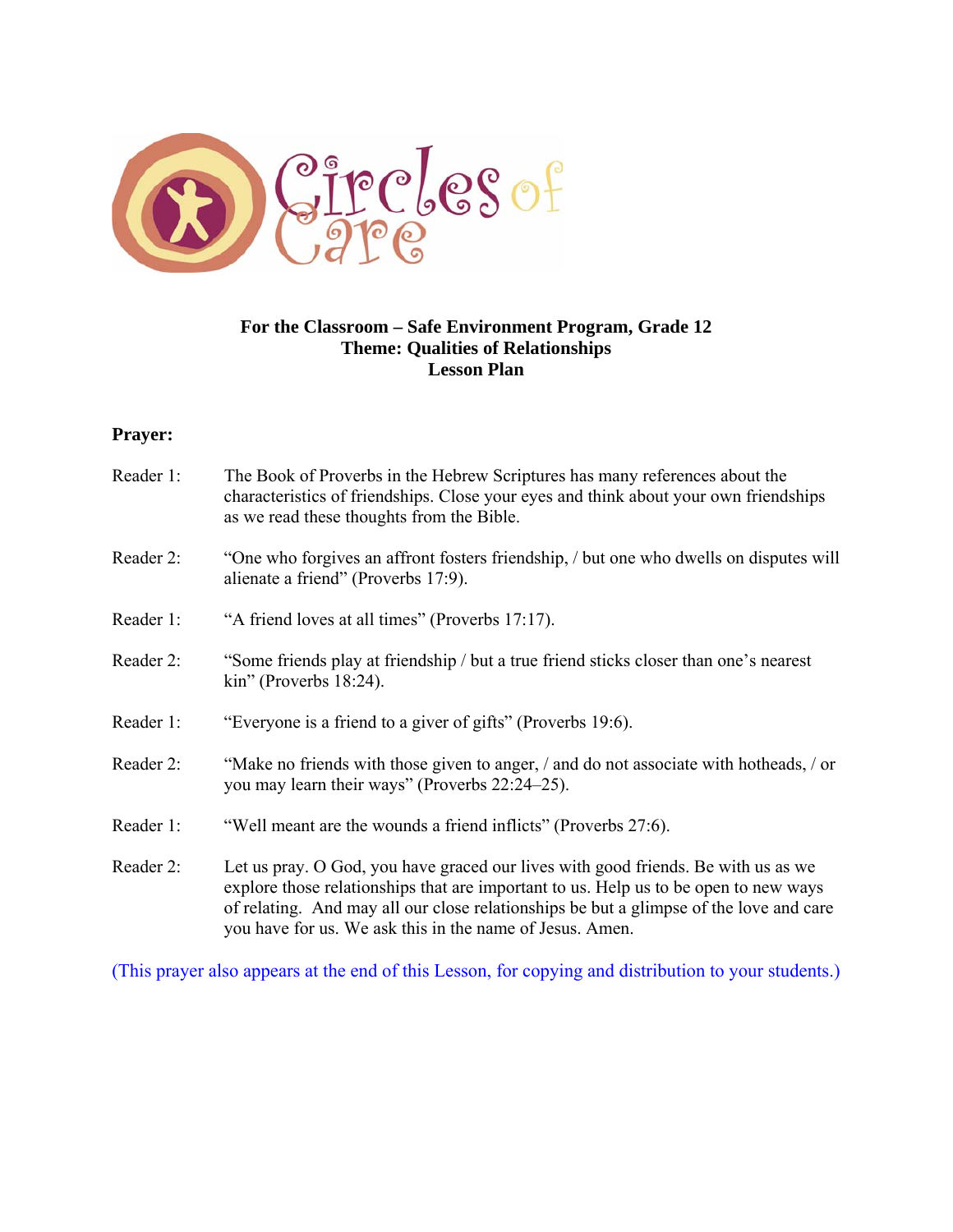## **Objectives:**

- 1. Students will be able to recognize qualities of meaningful relationships.
- 2. Students will appreciate more deeply their friendships with others – adults, friends, and Jesus.
- 3. Students will identify how they will incorporate the Christian values and relationship skills discussed into their personal relationships.
- 4. Students will appreciate the Christian understanding that we are created in the image and likeness of God and that all of creation is good.

#### **Items needed for this lesson:**

- Pens for each student
- Writing paper for each student
- Bible for prayer
- Copy of opening and closing prayers for each student (contained at the end of this Lesson)
- Copies of handouts (contained in the Worksheets attachment)
- Movie clips

# **Lesson Outline:**

# **Teacher's Outline for Large Group Presentation: Qualities of Relationships**

#### **Part One:**

#### **Introduction**

1. Choose one of the following:

| <b>Option A:</b> | Pinwheel Icebreaker: Focusing on Relationships                   |
|------------------|------------------------------------------------------------------|
| <b>Option B:</b> | Demonstration Activity: The Effect of Relationships              |
| <b>Option C:</b> | Evaluating Media Images: Select video clip, TV show, ad, or song |

2. Characteristics of Healthy and Unhealthy Relationships and Skills for Healthy Relating

#### **Part Two:**

Choose one of the following:

#### **Option A**

- Relationships in Scripture
	- Jesus and Friends
		- Saint Paul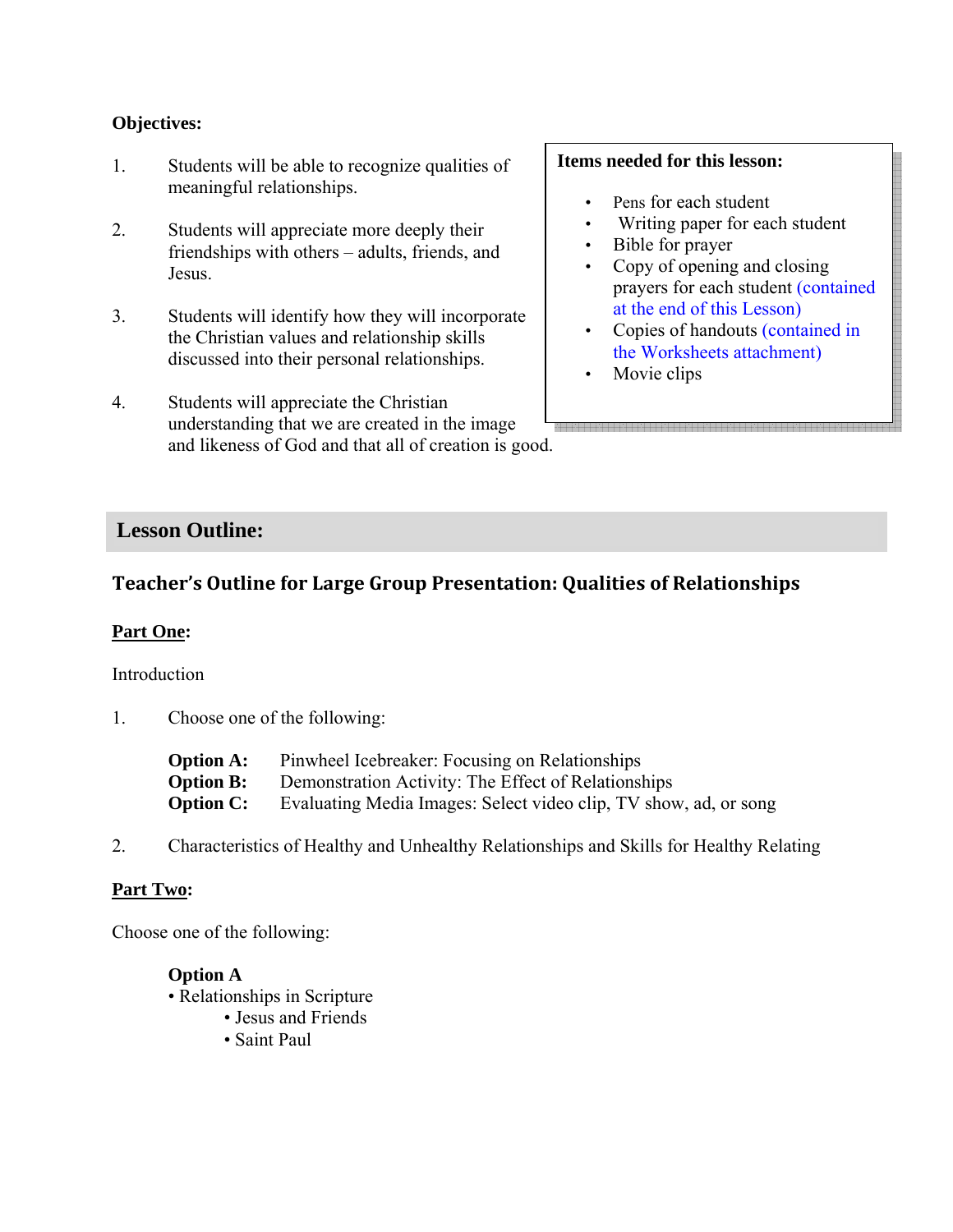# **Option B**

Small group "stations" or "centers" or "workshops" (groups would rotate through)

- Self-esteem
- Friends
- Dating
- Parents/Family

# **Option C**

- Large Group Presentation: Jesus as Human, Friend, and Reconciler
- Relationship Cycle
- Relationship Problems / Forgiveness

**Part Three:** Closing Prayer

# **Teaching Points:**

# **Part One:**

Introduction of the subject matter of the topic.

# **1. Based on the characteristics and needs of your students, select one of the following options:**

| <b>Option A:</b> | Pinwheel Icebreaker: Focusing on Relationships                   |
|------------------|------------------------------------------------------------------|
| <b>Option B:</b> | Demonstration Activity: The Effect of Relationships              |
| <b>Option C:</b> | Evaluating Media Images: Select video clip, TV show, ad, or song |

# **Option A: Pinwheel Icebreaker: Focusing on Relationships**

i.. Ask participants to select a partner, and include yourself in this process. If you have an odd number of teens, pair up with one of them; if you have an even number, form a trio.

ii. Direct the pairs to form two circles, with one circle inside the other and one partner in each circle. If you are part of a trio, join the partner in the outer circle, and when the game begins, move with that person as he or she is directed to move. The people in the inner circle should face their partner in the outer circle. It is easiest to do this standing, but you can use chairs if you wish.

iii. Announce that you will read some comparison statements that the participants are to discuss with their partner. After about 60 seconds of discussion, ask the people in the outer circle to move one person to the right and read another comparison statement for them to discuss with their new partner. Repeat this process, with a new statement for each round, until time is up. Use the following statements or create your own: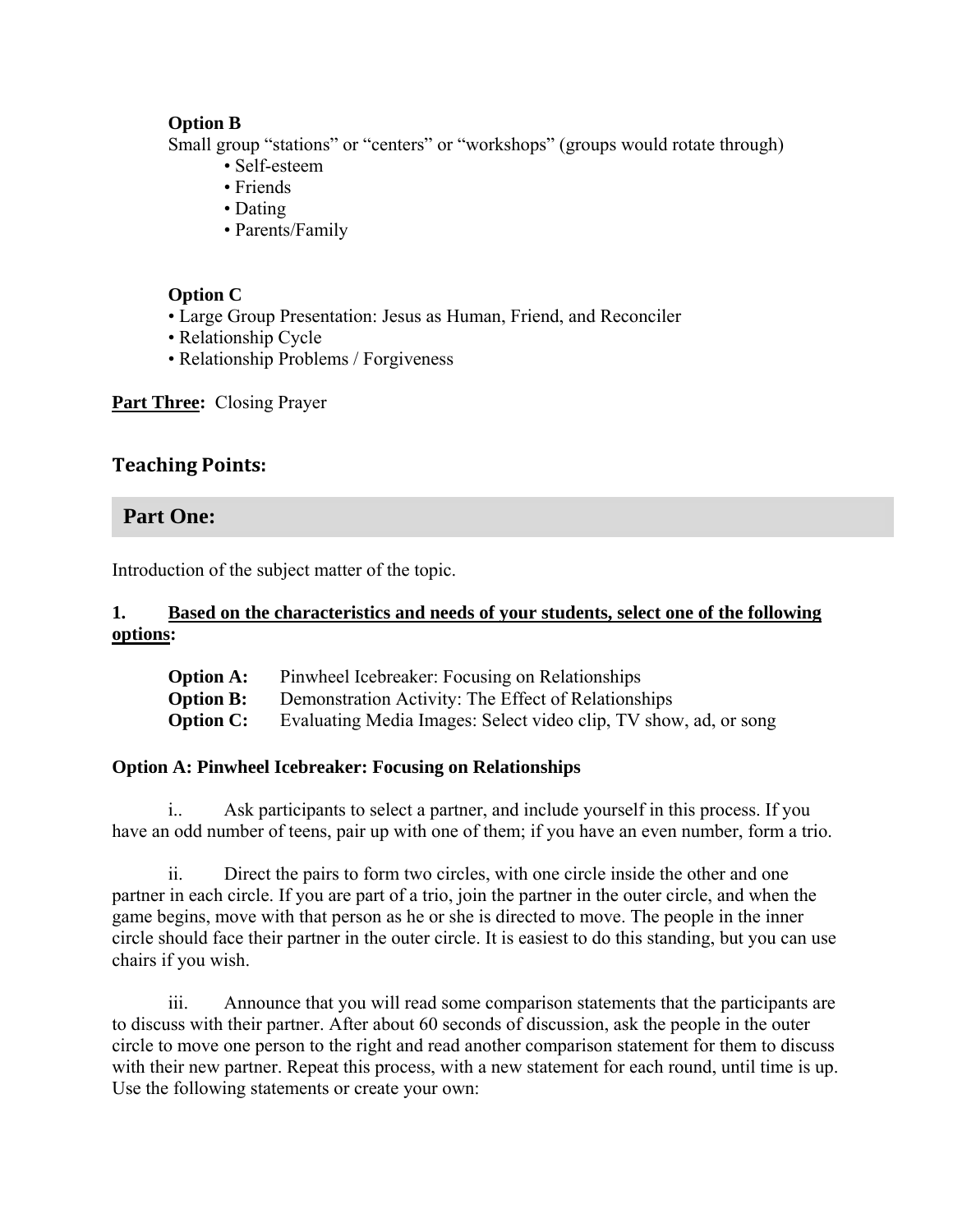- In your relationship with your best friend, are you more like a pogo stick or inline skates? Why?
- In your relationship with your parents, are you more like a volcano or a babbling brook? Why?
- In your relationship with your siblings, or the relative closest to your own age, are you more like a world championship boxing match or the Olympic ice-skating finales? Why?
- In your relationship with the teacher you like the least, are you more like a pit bull or a Dalmatian? Why?
- In your relationship to your school, in general are you more like a cheerleader or a political analyst? Why?
- In your relationship with your boss, are you more like a vulture or a hummingbird? Why?
- In your relationship with your peers, are you more like a butterfly or an ant? Why?
- In your relationship with your neighbors, are you more like a squirrel or a groundhog? Why?
- In your relationship with God, are you more like a puppet or a musician in an orchestra? Why?
- In your relationship with strangers, are you more like a rosebush or a field of daisies? Why?
- In your relationship with people you date (or would like to date), are you more like a teddy bear or a grizzly bear? Why?

iv. In your own words, explain to the teens that the analogies can help them understand how they relate to people. Did their responses indicate an open or closed pattern in their relating? a pattern? Just as this exercise explored a wide variety of relationships, the rest of the course will do the same. Invite the teens to discuss with their last partner any patterns they may have noticed in their answers.

# **Option B: Demonstration Activity: The Effects of Relationships**

*NB*: Because this activity uses rubber bands and push pins, it is important that you evaluate the maturity of the group of teens and that you weigh that reality against the possible misuse of the rubber bands and push pins. Be sure that you prepare a relationship model prior to the lesson. It will serve as a very effective demonstration tool to introduce and summarize the lesson. Otherwise, choose Option A or Option C to introduce this lesson.

i. Before the session: Assemble a relationship connections model to use in the demonstration. (See illustration contained in Worksheets attachment) You will need the following materials:

An 18 x 18 inch piece of cardboard or a cardboard box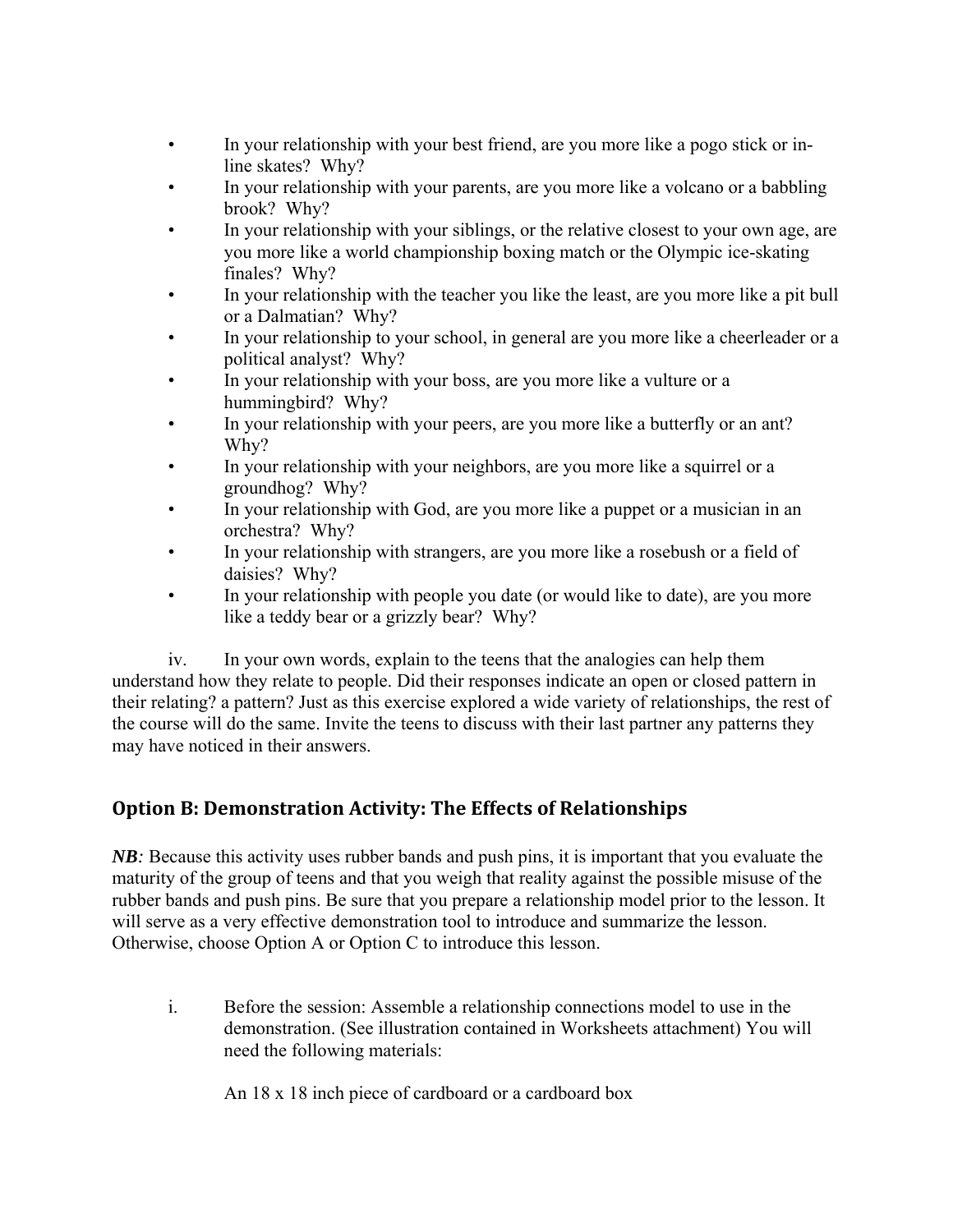16-20 large paper clips 8-10 rubber bands of different sizes 8-10 push pins A large washer, at least one inch in diameter

Attach a paper clip to each end of each rubber band to the washer, using the paper clips. Then attach the other end of the rubber bands to the piece of cardboard or the cardboard box by sticking pushpins through the paper clips into the cardboard. The result should resemble a hub with spokes. The washer should be in the center. Because each rubber band is a different size, the resulting shape will not be a perfect circle. You may find that this works most easily if you initially attach the washer to the center of the cardboard with a push pin and remove the pin once the rubber bands are secured. This will leave the washer freely suspended by the rubber bands. Also, pin a couple of rubber bands with paper clips to the cardboard that are not attached to the washer. Finally, tie two rubber bands to each other so that it would be difficult to separate them. (See illustration contained in Worksheets attachment)

- ii. If you are having the teens participate in creating a relationship model begin here:
	- Gather the group members in your meeting area and divide them into teams of three. Give each team a set of materials like you used in making your sample model. Tell them each team is to use these materials to create a model that represents the relationships that a person with healthy, wellbalanced relationships has with other people. The model should also illustrate what happens when those relationships become unbalanced or unhealthy. You can give them the following clues: the washer represents the person, the rubber bands represent the person's relationships, and all the pieces should be attached to the cardboard. Each team must be able to explain its model to the whole group. Give them 10 minutes to spread out and work.
	- After 10 minutes call the teams back and have each team explain its model to the whole group. Applaud each team's work.
- iii. If you are using a demonstration model that you prepared, begin here by showing the group the model you created.

Using the model you created or the ones created by the students, make the following

points about healthy and unhealthy relationships.

The models represent that people are connected to each other through personal relationships. We know that human beings are social creatures; we cannot survive or grow in healthy ways independent of other people.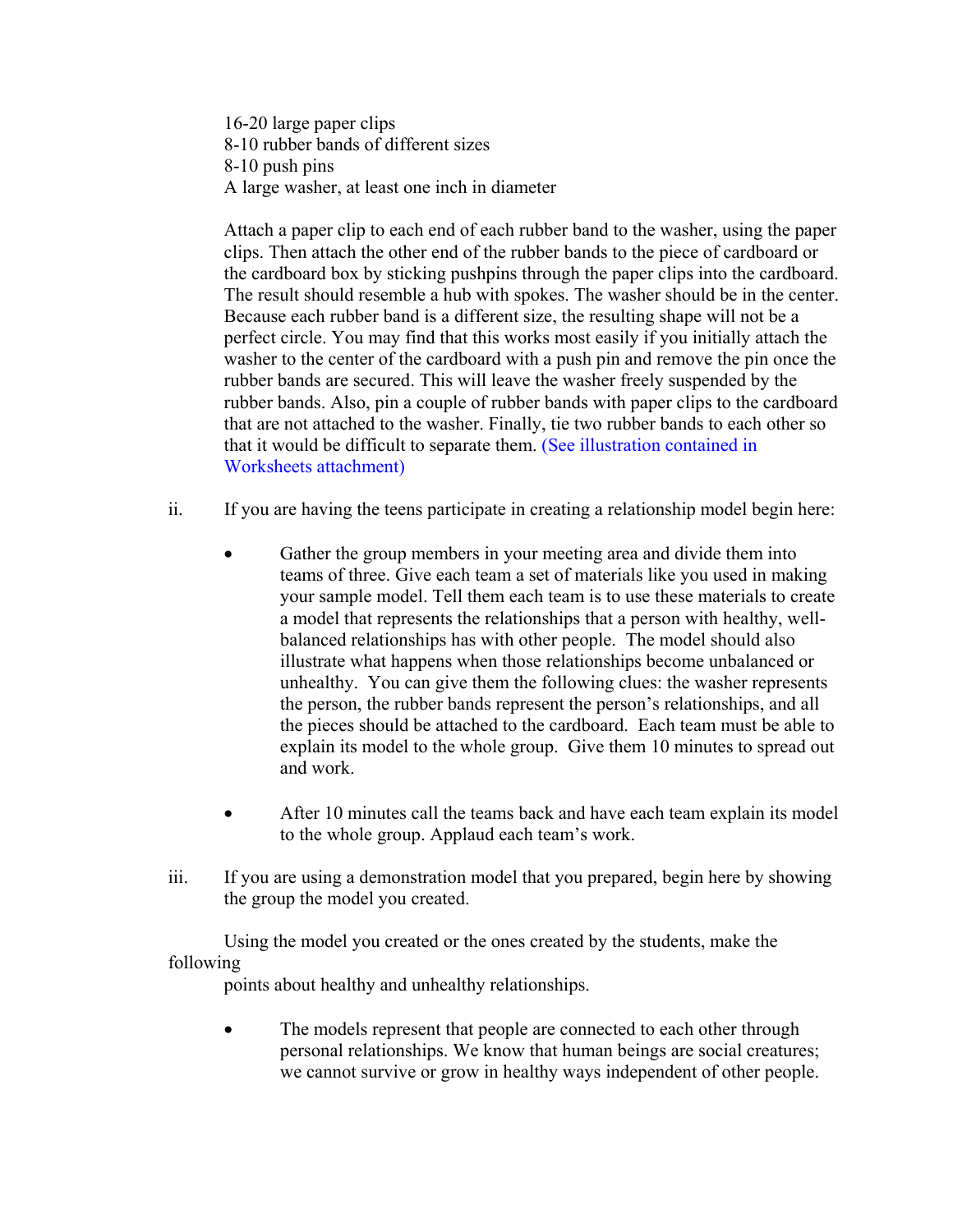The different rubber bands represent that we are involved in many different kinds of relationships. Some are strong and influential like relationships between best friends and family members. These relationships are represented by the strong heavy rubber bands. Other relationships are relatively weak and fragile, and the model represents these with the thinner rubber bands.

We are all part of a web of relationships. We have relationships with family members, classmates, and people at our workplaces. Such groups can exert great influence in one another's lives. What affects the life of one of our friends can also affect our relationship with him or her. (To demonstrate this, pull on one rubber band in your model and ask all the groups to notice how all the others are affected. This movement is even more dramatic if you pull on one of the thicker rubber bands.)

- When people are excited or joyful, the people connected to them also feel that excitement or joy. On the other hand, if people are in an argument with their friends, the argument can put a strain on every other relationship they have. If one of their relationships becomes stronger, or if one of their weak connections grows into a strong connection, it can strengthen the entire network of relationships.
- If one of our relationships becomes overpowering and dominates our life, it can waken all the other relationships. (Demonstrate by pulling on a rubber band in your model, snapping it several times.) Notice what happens to all the other relationships – they become strained. When one person in a relationship pulls the other in a direction that is unhealthy and manipulates or controls the relationship, the whole web of relationships is affected. For example, is a friend has an eating disorder and has sworn you to secrecy, you may be afraid to inform others of the problem because you are afraid the person won't be your friend anymore. Sometimes people fear abandonment and so stay connected to others even when they know doing so is an unhealthy situation.
- This kind of relationship is called codependency. Each person is dependent on the other in some way, and the relationship supports the unhealthy manipulation and control that one person has over another. In a codependent relationship, the person who allowed the other to dominate sometimes makes the codependency worse by allowing everything to look okay from the outside. These are very unhealthy relationships.
- In the worst situations, one person controls another with violence or physical control. This kind of relationship has a victim and an abuser. Often the interconnectedness in an abusive relationship is so tight the only way that the abuse can be stopped is for the relationship to break or be severed. (Demonstrate by pulling one rubber band very tight. Then cut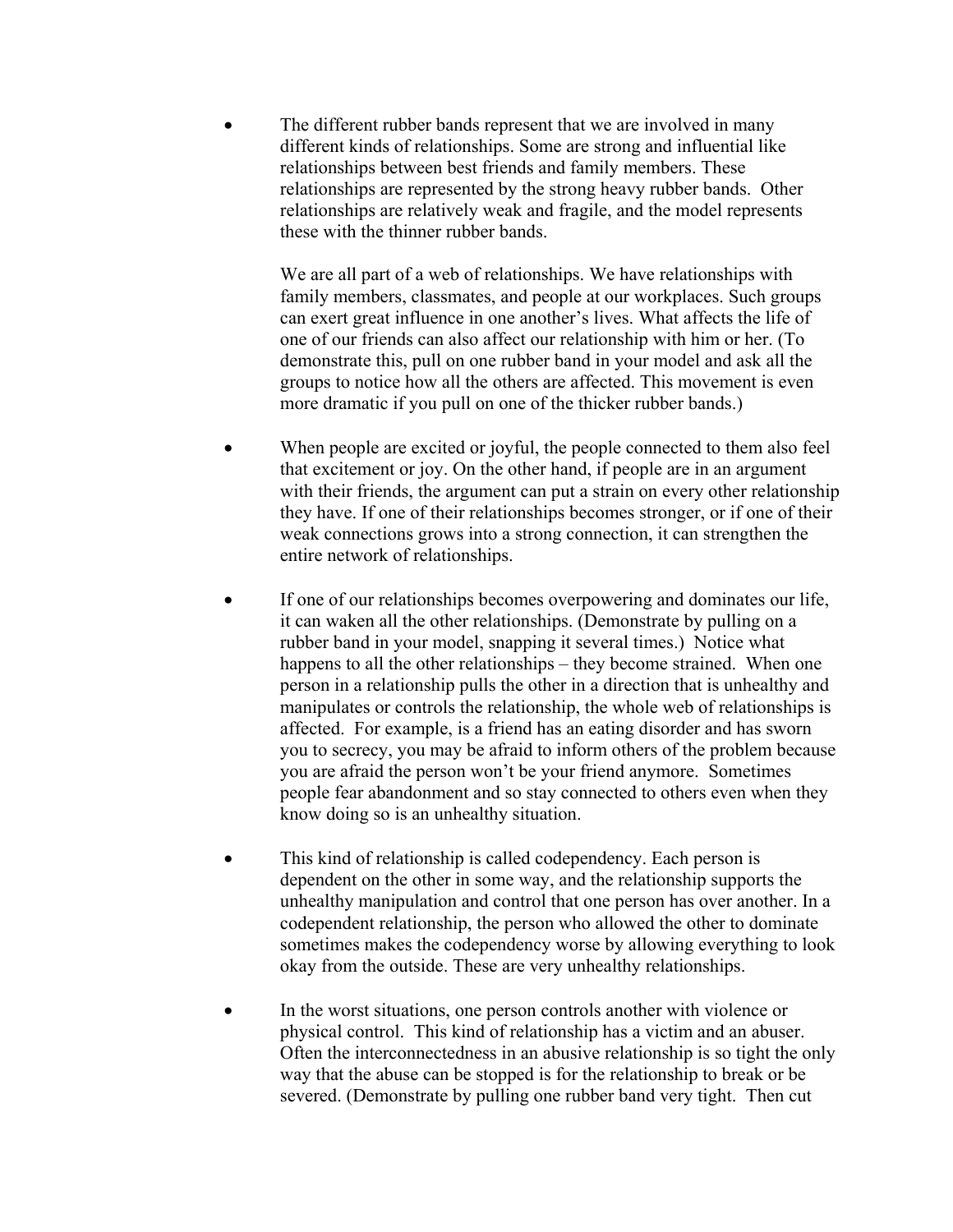that rubber band with a scissors.) Consider what has happened to the abusive relationship and the other relationships.

The person in the center was able to regain some balance in his or her other relationships. People can never fully understand themselves as persons or assume some control of their life without understanding how their important relationships influence them.

## **Option C: Relationships and the Media Evaluating the Images**

Before the session: Select a movie clip, currently popular song, magazine, newspaper, or TV advertisement that presents or portrays an image or images of relationships. Review the media you have selected in relation to the questions on the prepared handout, "Relationships and the Media: Evaluating the Images," contained in the Worksheets attachment.

#### **2. Characteristics of Healthy and Unhealthy Relationships**

Distribute copies of the handout, **"Characteristics of Healthy & Unhealthy Relationships"** (contained in the Worksheets attachment). Ask the students to read through the lists and look for any characteristic they think is on the wrong list. There are not any, but some could feel that there are. Respond to any students who feel that a characteristic is on the wrong list by explaining why the characteristic is listed where it is.

Lead the group into a quiet time for reflection, and journaling if this is a practice you use with your group. Give each student a copy of **"Skills for Healthy Relating"** (contained in the Worksheets attachment) and allow about 15 minutes for them to read through the statements and write how they will incorporate one or two skills into their life.

#### **Part Two:**

Choose one of the following options and determine the scope of the activity based on the group of participants and the time frame of the session.

#### **Option A: Relationships in Scripture**

#### Jesus and Friends

This portion of the presentation requires some advance preparation by teens and/or adult facilitators. Each facilitator presents the characteristics of the meaningful relationship presented in the Scripture passage. An alternate way to present the characteristics of relationships from Scripture would be to divide the large group into smaller groups and assign a prepared facilitator to each group. Plan to use as few or as many of the following to meet the needs of your teens and your schedule: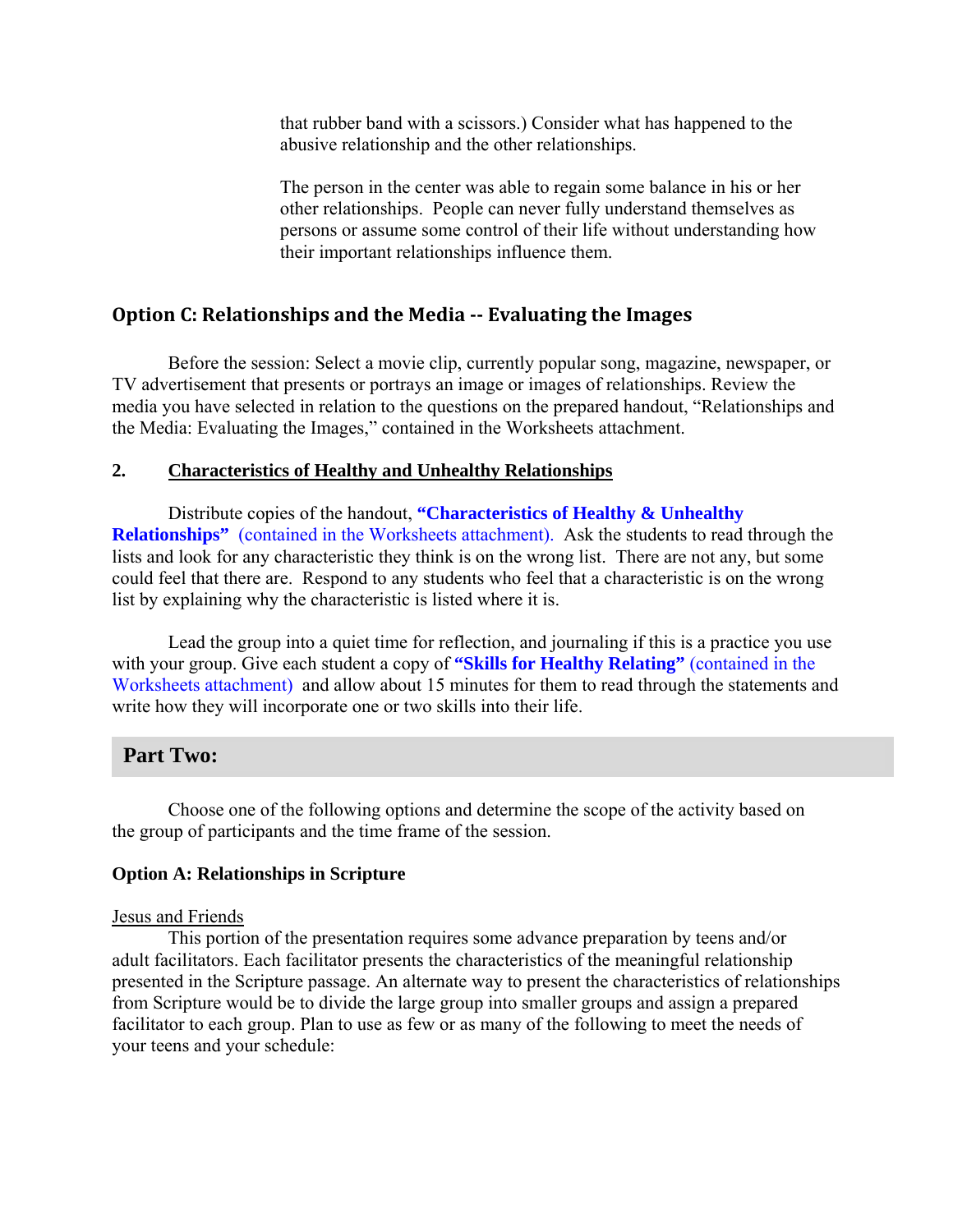| Peter:               | Matthew 4:18-22, 21-28;         |
|----------------------|---------------------------------|
|                      | Mark 14:32-41, 66-72;           |
|                      | John 1:35-42; 21:15-19; 13:3-20 |
| Nicodemus:           | John 3:1-21; 7:45-52; 19:38-42  |
| Zaccheus:            | Luke 19:1-9                     |
| Thomas:              | John 11:16; 14:1-14; 20:24-29   |
| The Samaritan Woman: | John 4:1-42                     |
| Matthew:             | Luke 5:27-32                    |
| Lazarus:             | John 11:1-44; 12:1-2            |
| The Blind Man:       | Luke 18:35-43                   |

Introduce this portion of the presentation by saying in these or your own words: The real meaning of relationships or friendship for us as Christians can be found in how Jesus related to people and the way he interacted with them. Let's take a look at a few of the people Jesus met during his life and ministry.

If you choose to present the Scripture passages to the large group by a prepared facilitator:

Explain that during this part of the session, qualities of meaningful relationships will be presented from a variety of Scripture passages. Have a flip chart or prepared poster boards ready to record the characteristics highlighted. See the bulleted points below for specific focus areas.

If you choose to do the Scripture passages in small groups:

Explain that during the next 10 minutes each facilitator or small group will read the Scripture passage assigned to them and prepare a presentation on the characteristics of the meaningful relationships in the Scripture passage. They might use a flip chart, power point, very short skit (2 minutes), or some other creative presentation that highlights:

- What the Scripture story is about
- What qualities of meaningful relationships are present in the story
- What the Gospel character learned through his/her relationship with Jesus

After 10 minutes have gone by, invite the facilitators or group representative to make their presentation to the large group. Keep the presentations short and focused on the points you have outlined above.

Summarize what we can learn from Jesus in these or your own words: We have noticed that Jesus loved each person he met. In fact, he loved them to the point of giving up his life for their sake. This example of Jesus shows us how we are called give of ourselves in our personal relationships: to treat others with respect and equality, to communicate honestly in all our dealings, and to work for justice and peace for all.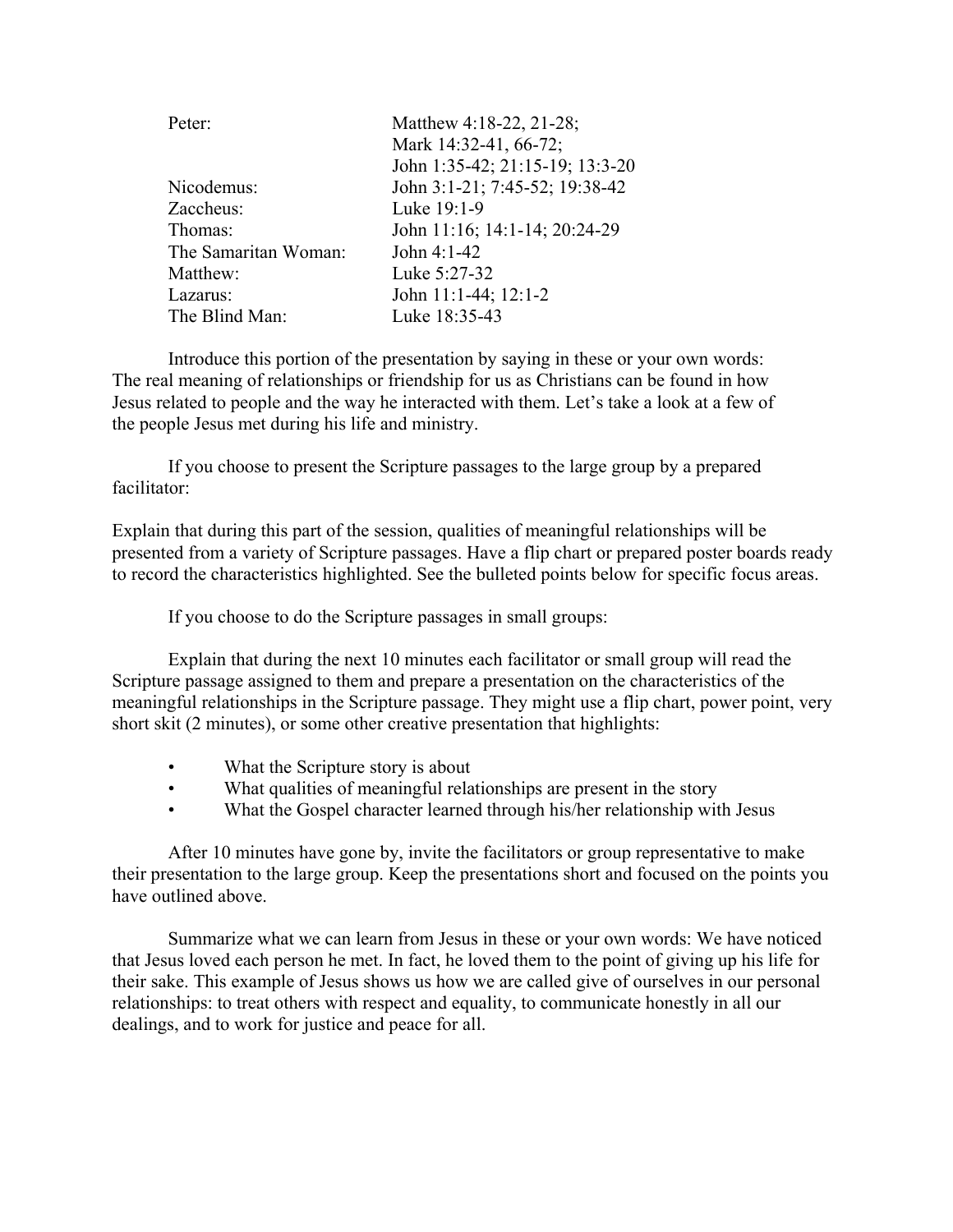#### Saint Paul

Follow the format used above with the Scripture passages about Jesus and Friends or use an alternate format for variety of presentation; i.e., presentation by prepared teen or adult facilitator or by small groups. Have a flip chart ready to record the meaningful qualities from Saint Paul.

Introduce this portion on Saint Paul in these or your own words: Throughout his letters to the early Christians, Saint Paul gives us a portrait of meaningful relationships. He writes to the earliest Christian churches instructing them on how to live together in peace and harmony. Let's look at some of his recommendations and consider how they might apply to us today.

- Ephesians 4: 1-2, 23-32
- Romans 12:3, 9-12
- Philippians 2:3-4
- Galatians 5: 22-26; 6:2
- Colossians 3: 12-15

Have a brief discussion on how the qualities highlighted in these passages apply to their daily lives.

Summarize what we can learn from Saint Paul in these or your own words: Looking at the qualities that Saint Paul urges the early Christian churches to practice: compassion, kindness, humility, gentleness, patience, tolerance, forgiveness, love, we can see that these qualities lie at the heart of all Christian relationships. They are the hallmark qualities and what marks us as disciples of Jesus Christ.

(Conclude the lesson with Part Three, Closing Prayer)

# **Option B: Learning Stations**

Set up four areas as Learning Stations for these topics: Self-Esteem, Friends, Dating, and Parents/Family. If the group is small, plan to move from station to station as a whole. If the group is large, divide the group into four small groups. If the group needs significant time for these topics, plan to address just one or two and leave the others for another time.

1. Self-Esteem Learning Station

This station provides exercises on giftedness, barriers to self-esteem, and self-love (these three exercises, entitled **"Giftedness," "Barriers to Self-Esteem,"** and **"Self-Love,"** are contained in the Worksheets attachment). The exercises are reflective in nature and allow for individual and original expression. Each exercise can be followed by sharing and discussion with the guidance of a prepared adult facilitator. Again, if the group's needs require more time, choose one or two rather than all of the topics.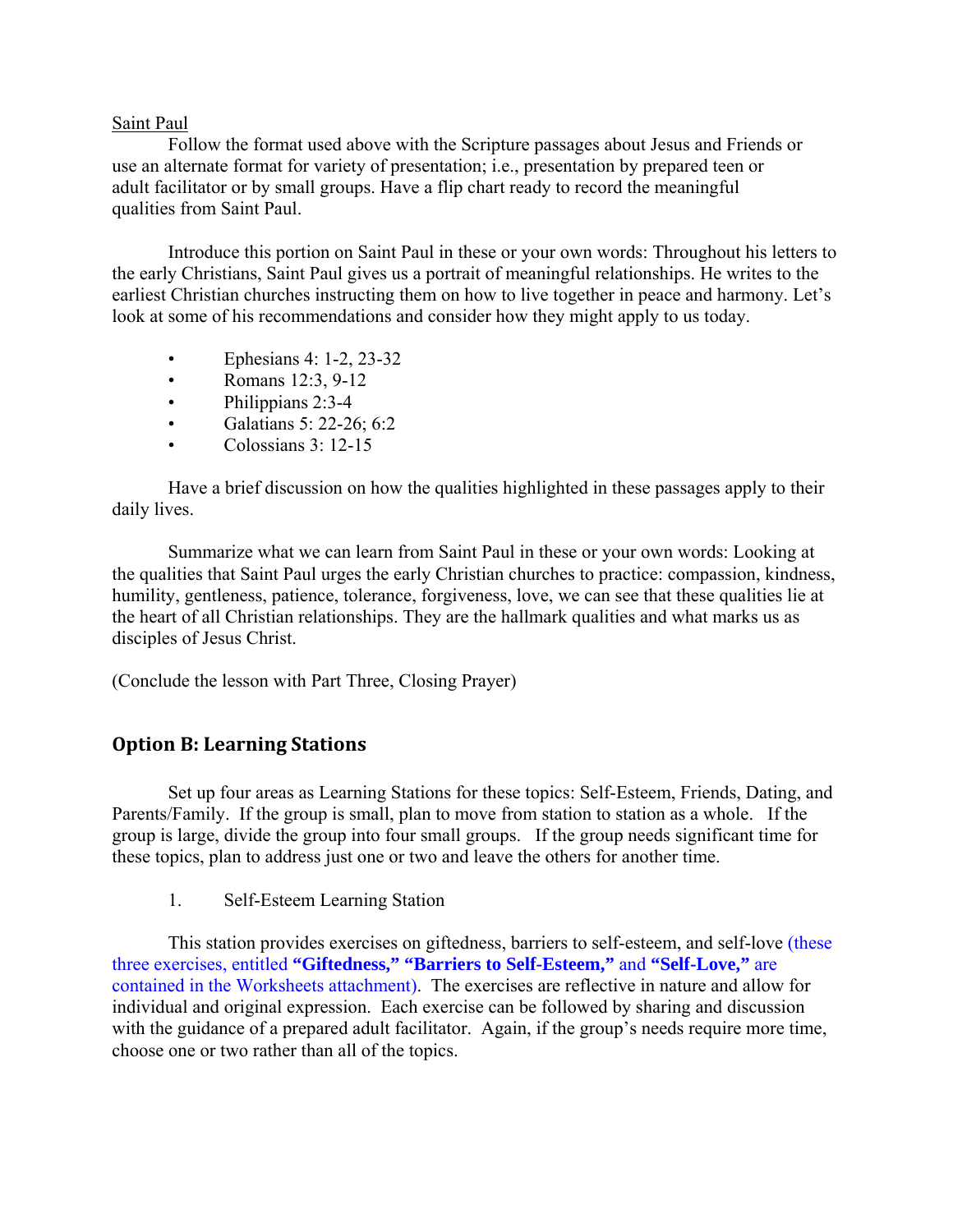# 2. Friends Learning Station

Scripture is the basis for this station. The passages are the same as those listed in Part Two -- Option A, and focus on the characteristics of Jesus' friendships and on Saint Paul's qualities of relationships. The other two exercises*,* **"Qualities of Meaningful Relationships**" (contained in the Worksheets attachment), and **"Charting Personal Relationships"** (this is an exercise and has no corresponding handout), involve activity and discussion.

# Instructions for Charting Personal Relationships

i. Give each young person a 4 foot long strip of adding machine tape and a pen or a pencil. Direct them to unroll the tape and draw a line approximately 20 inches long down the left side of the tape, beginning about 5 inches from the top. Then have them write "Grades K-5" at the top of the line, "Grades 7-9" about one third down the line, and "grades 10-present" about two thirds down the line. (Adjust according to the grade level of your group.) Have them draw a horizontal line across the tape a few inches below the end of the timeline.

ii. Instruct them to create a personal relationship history according to the following directions. As you give the directions, it will be helpful to refer to a sample timeline that you have prepared before the lesson.

- First, write your name and the heading "Relationship Timeline" across the top of your tape. Below this title write the words "friends," "family," and "other significant people." These terms will serve as a reminder of the timeline categories.
- Second, in the blank spaces for each of the three age periods, write the names of your friends, family and other people who were significant in your life at that time.

For example, in the section labeled "Grades K-5" you might name your grade school friends, parents, siblings, grandparents, teachers, etc. Leave some space after each name.

• Third, beside the name of each friend write some things you did with that person, how the relationship began, what you two talked about, and how or why the relationships ended, if it has.

iii. Now that they have created the outline for their timeline, give them directions for filling in some of the relationship details. Distribute colored pencils or pens and give the following instructions:

> • Put a small x by any relationship in which you experienced disappointment, hurt, conflict, or betrayal.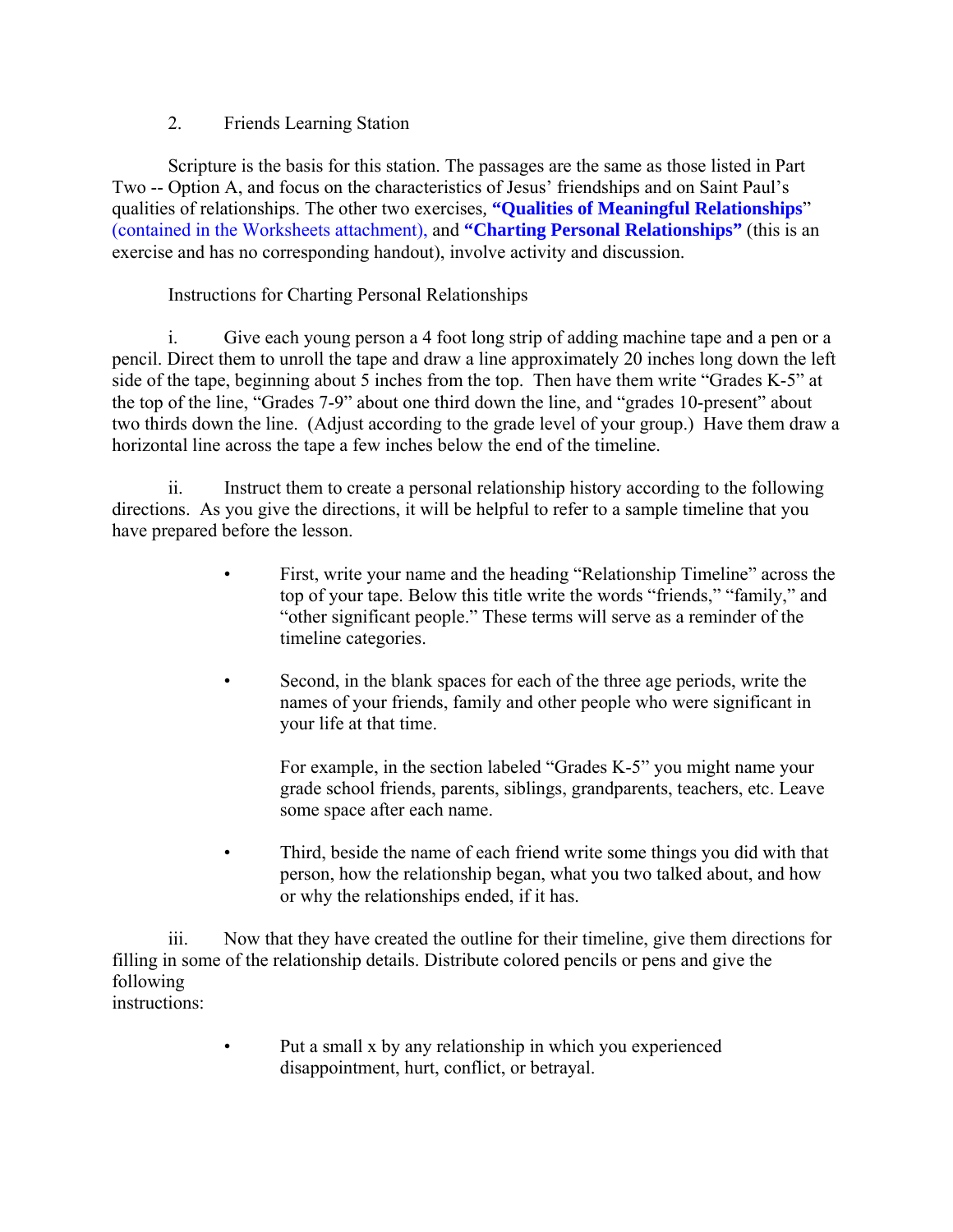- Put a small star by the relationships in which you experienced joy.
- Put a checkmark by the relationships that have changed significantly. Write a few words about how they have changed.
- Circle any relationship in which you were your best self. Jot down a few thoughts about why you think this is true.
- Underline any relationship that challenged you to move beyond who you thought you could be. Indicate how you were challenged by that person.

As you read each instruction, allow time for the group to think and write. When all have finished, invite participants to share one or two things from their timeline, as time permits.

Summarize the points made, in these or your own words: The information recorded on the chart gives a quick glimpse of your relationship history. It indicates beginnings and endings as well as good and difficult relationships. It is likely that any relationship will have hurt and disappointment and by learning how to handle these feelings, we can avoid becoming bitter or resentful. Our healthiest relationships call us to be our best selves. Those that challenge us, though uncomfortable at times, help us learn about ourselves and make positive changes. All relationships are opportunities for growth and can help us acquire skills for future healthy relationships.

3. Dating Learning Station

A type of "Dating Game" is part of this station. There are two handouts, contained in the Worksheets attachment, which give some questions for young men and young women to ask each other. Consider setting up the station to accommodate the bachelors and bachelorettes. There is also a handout on **"Male-Female Relationships,"** contained in the Worksheets attachment, for personal response.

- 4. Parents/Family Learning Station
- **"Animal Friends,"** found at the end of this Lesson, is one of the resources at this station. Distribute one or more descriptions from this handout to each participant. Use them all. Have each person read the description aloud without revealing the animal and have the group guess which animal is being described. As each one is revealed, write the animal name on newsprint or on the board.
- Tell the group that we can think of these animal characteristics as describing ways human beings relate. Once the animals are revealed, ask the group to write the names of their family members on a blank piece of paper and to write beside each name the animal(s) that most closely resembles that person's style of relating.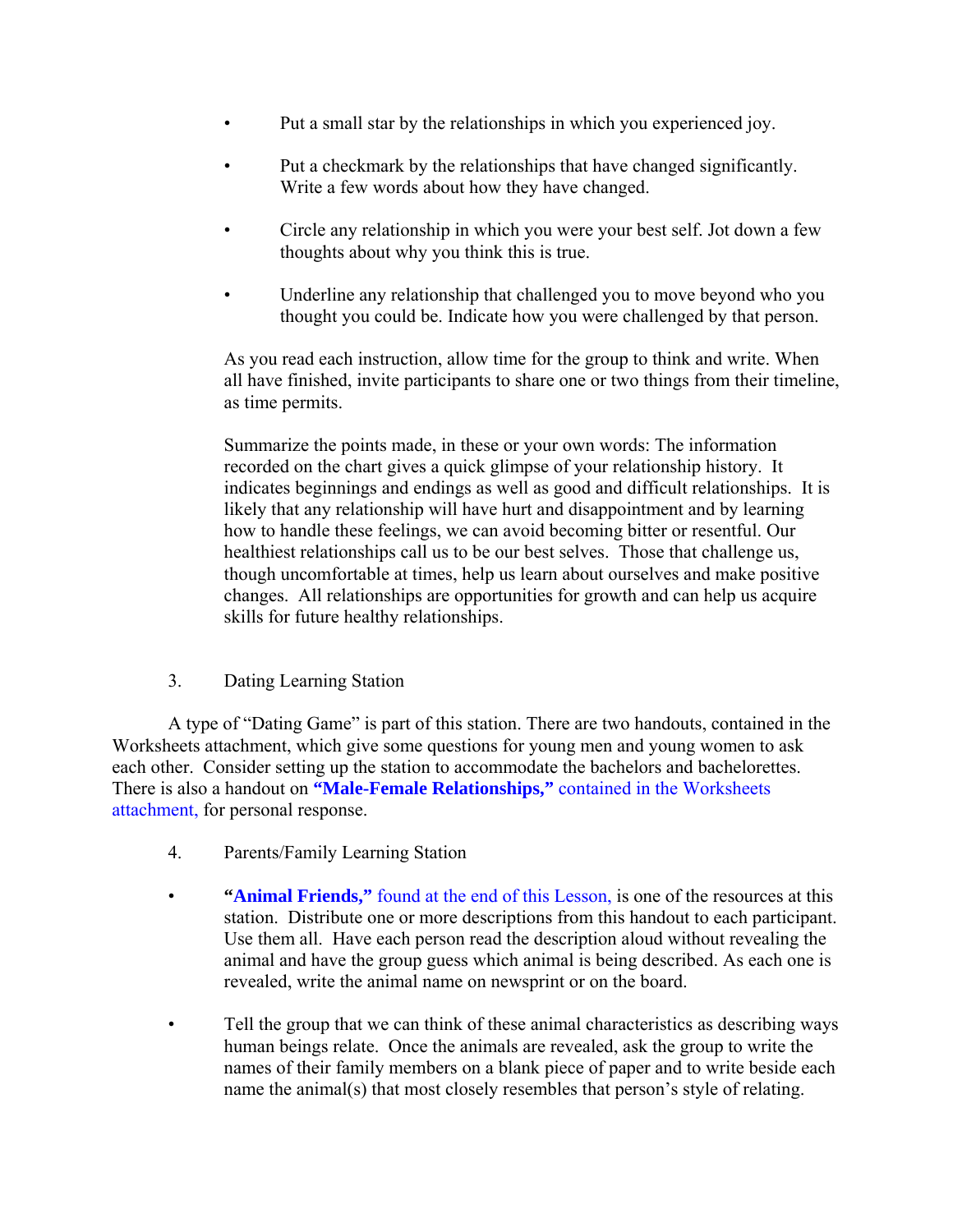They can use the animals already named or they may think of new ones. Tell them their information will remain private.

- Have them write their own names and an animal(s) that resembles their style of relating. Do they see any similarities with their parents or other family members? Ask if anyone wants to share anything they have learned from this exercise.
- Finish this step by making some points:
	- ◊ Family members know one another better than anyone else. They see each other at their best and their worst. It is easy to take family for granted or to take things out on them even though they may not be the cause of our frustrations.
	- ◊ People often exhibit the same styles of relating as one or both parents or other family members. This happens even if there are characteristics that we don't want to have. But, we live what we learn so we have to make conscious choices to change if that's we believe we must do.
	- ◊ The joys and difficulties we experience in family settings will most likely occur in other relationships. Often we think that when we leave home, everything will be different—no more arguing, conflicts, etc. This isn't true. We will relate, whether positively or negatively, the same with close friends as we did with family members.
	- ◊ We do not choose their family of origin, but we can choose to change how we have learned to relate. It may be difficult, but not impossible, to learn to relate in new ways. Good, positive relationships enrich our lives, and though they require hard work, they are certainly worth the effort.
- The other three resources for this station are **"Improving your Relationship with Parents," "Parent-Teen Relationships,"** and **"Ten Ways to Build Better Relationships with Parents,"** all of which are contained in the Worksheets attachment.

(Conclude the lesson with Part Three, Closing Prayer)

# **Option C: Relationships / Forgiveness / Reconciliation**

1. A lesson on relationships needs to include a consideration of not only the characteristics of meaningful relationships but also the reality that every relationship requires ongoing effort. We are good yet limited people and our limitations are as much a part of who we are as our strengths are. In this section we will address the cycle of relationships, forgiveness and reconciliation.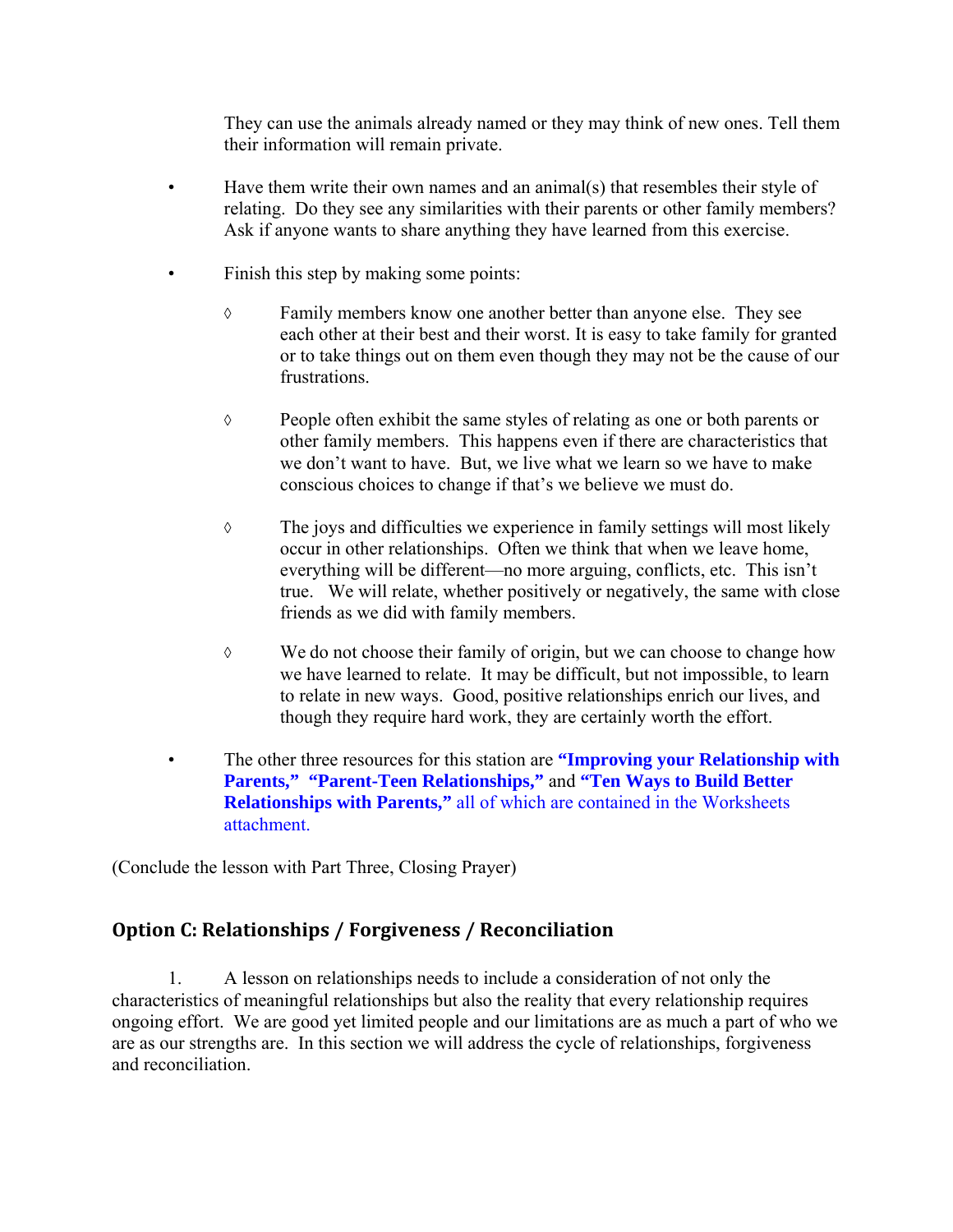2. Using the list of **"Qualities of Meaningful Relationships**,**"** contained in the Worksheets attachment, involve the students in a reflective sharing or journal session on which of these qualities are part of their relationship with Jesus and which are weak in their relationship with him. Invite them to add qualities that are not part of the list but are significant to their relationship at this time.

Ask for some feedback in the large group. Listen for and list the qualities that are particularly important to this group of teens. When the list includes enough qualities for you to work with, lead the group into a consideration of how their relationship with Jesus began and how it has grown throughout their life. Remind them that each of us is invited by God to develop and live in relationship with him. We are invited to be friends of Jesus and to live as God's children. One way for each of us to strengthen our relationship with God and with others is to celebrate the Sacrament of Penance.

Share a Scripture passage that would highlight an important dimension of who Jesus is and/or what friendship with him involves. For example:

- John 15:10-17 ("Love one another...I call you friends...")
- Mark 8:27-29, 31 ("Who do you say that I am?"...)
- Mark 10:35-45 ("Grant that we may sit one at your right...")
- Matthew 7:7-8 ("Ask and it will be given to you..."

3. After a brief discussion on the passage, introduce **"The Relationship Cycle,"** contained in the Worksheets attachment. It may be best to have a large version on newsprint as well as handouts for the students. You will need to be willing to share a relationship that you are part of to go through the cycle. Keep your sharing to pertinent information so that it is not too personal. Use the same relationship throughout your presentation of the cycle. Invite the students to identify a past and current relationship that they can reflect on as you move through the cycle with them. It does not have to be a boy-girl relationship.

4. Address the need for forgiveness and reconciliation within relationships. The students' experience of the cycle of relationships will highlight this in varying degrees. Look over the four handouts related to problems in relationships entitled**, "Relationship Challenges," "Step By Step," "Got Problems?"** and **"Tips for the Troubled,"** contained in Worksheets attachment. Select one or more appropriate for the group. If you choose a handout that asks the students to respond to questions, invite them to do so and specify a time for them to complete it. If you choose the handout "Tips for the Troubled," ask the students to read them quietly. Once they are finished reading, invite comments or highlight a few of the items from the list and engage in a brief dialogue.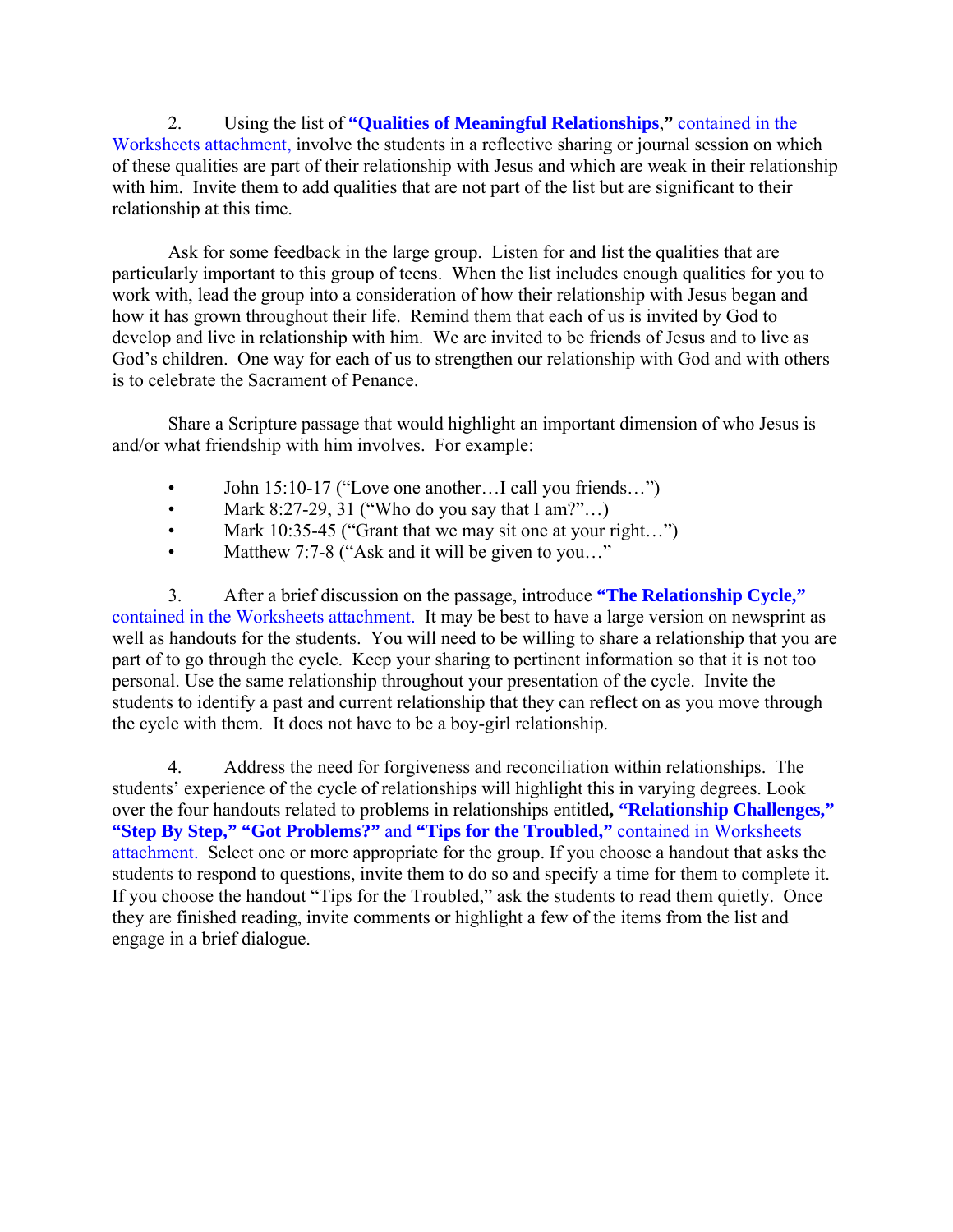# **Part Three:**

# **Closing Prayer**

Use this or choose from some of the options listed at the end of this Lesson.

# **Prayer for Lighting Two Candles**

Our God is a faithful God, loving us no matter what and always with us. As the source of all life God guides us and walks with us. Aware of God's loving, faithful presence, we light a candle to the past. *(Pause for the lighting of the candle.)*  We pray in gratitude for all our family members and friends who have gone before us, held fast to their faith, and walked with us in relationship. May their example guide us, especially in times of trouble and hardship. And we light a second candle to the future. *(Pause for the lighting of the candle.)*  We pray in hope that the love and care we have known from others will be strengthened within us and help us to be and live as true friends of Jesus. May the active, loving presence of God be clearly visible in all that we do and be a strong foundation for God's Kingdom. And between the past and the future is the now, the present moment where God lives within and among us in relationship. Let us open our minds, our ears and our hearts to the timeless, active, living Word of God.

(This prayer appears at the end of this Lesson, for copying and distribution to your students.)

**Reading** John 15: 10-17

# **Reflection**

Invite the group into a few minutes of quiet reflection on what it means to them when they hear Jesus say that he calls them "friend".

Depending on the group and its size:

- Invite the teens to share their reflection with one other person in the group
- Have the teens write a word or phrase that sums up their reflection on a small piece of paper. Collect the papers in a basket and place them on the table with the two candles.
- Have the teens write a word or phrase that sums up their reflection on a small piece of paper. Collect the papers in a basket and have two teens read some or all of the words/ phrases as a litany of thanks for Jesus' choosing and calling them him his friends.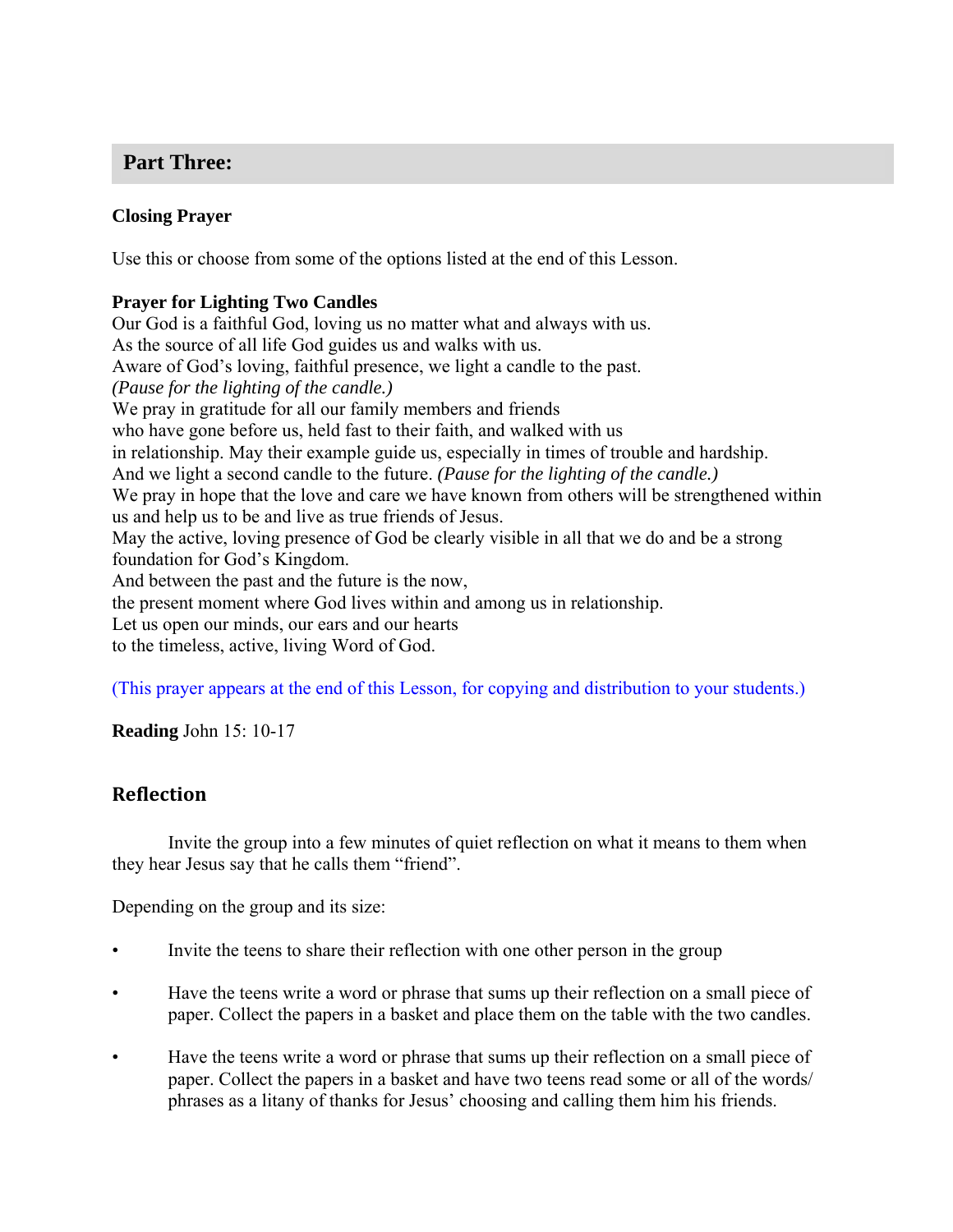## **Community Response**

Invite the group as friends of Jesus to pray in the words that he taught us, "Our Father…" Invite the teens to share a Sign of Peace.

**Closing Song:** Design a prayer experience using some of the **"Prayer Resources"** (located at the end of this Lesson). You may choose to engage your students in planning this prayer experience.

*Circles of Care Version 2.0 Revised 2007 Copyright ©2006*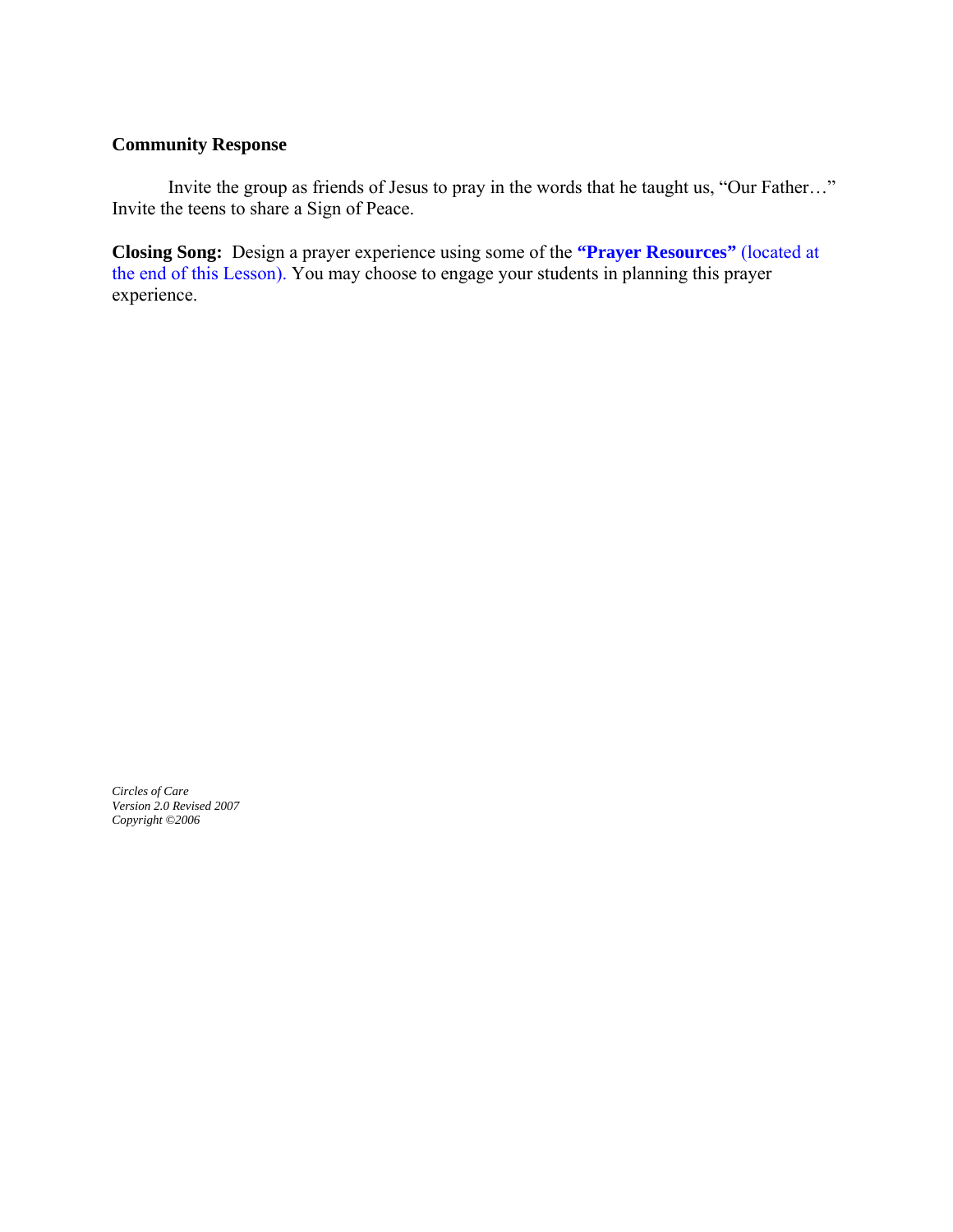# **Opening Prayer**

- Reader 1: The Book of Proverbs in the Hebrew Scriptures has many references about the characteristics of friendships. Close your eyes and think about your own friendships as we read these thoughts from the Bible.
- Reader 2: "One who forgives an affront fosters friendship, / but one who dwells on disputes will alienate a friend" (Proverbs 17:9).
- Reader 1: "A friend loves at all times" (Proverbs 17:17).
- Reader 2: "Some friends play at friendship / but a true friend sticks closer than one's nearest kin" (Proverbs 18:24).
- Reader 1: "Everyone is a friend to a giver of gifts" (Proverbs 19:6).
- Reader 2: "Make no friends with those given to anger, / and do not associate with hotheads, / or you may learn their ways" (Proverbs 22:24–25).
- Reader 1: "Well meant are the wounds a friend inflicts" (Proverbs 27:6).
- Reader 2: Let us pray. O God, you have graced our lives with good friends. Be with us as we explore those relationships that are important to us. Help us to be open to new ways of relating. And may all our close relationships be but a glimpse of the love and care you have for us. We ask this in the name of Jesus. Amen.

*Circles of Care Version 2.0 Revised 2007 Copyright ©2006*